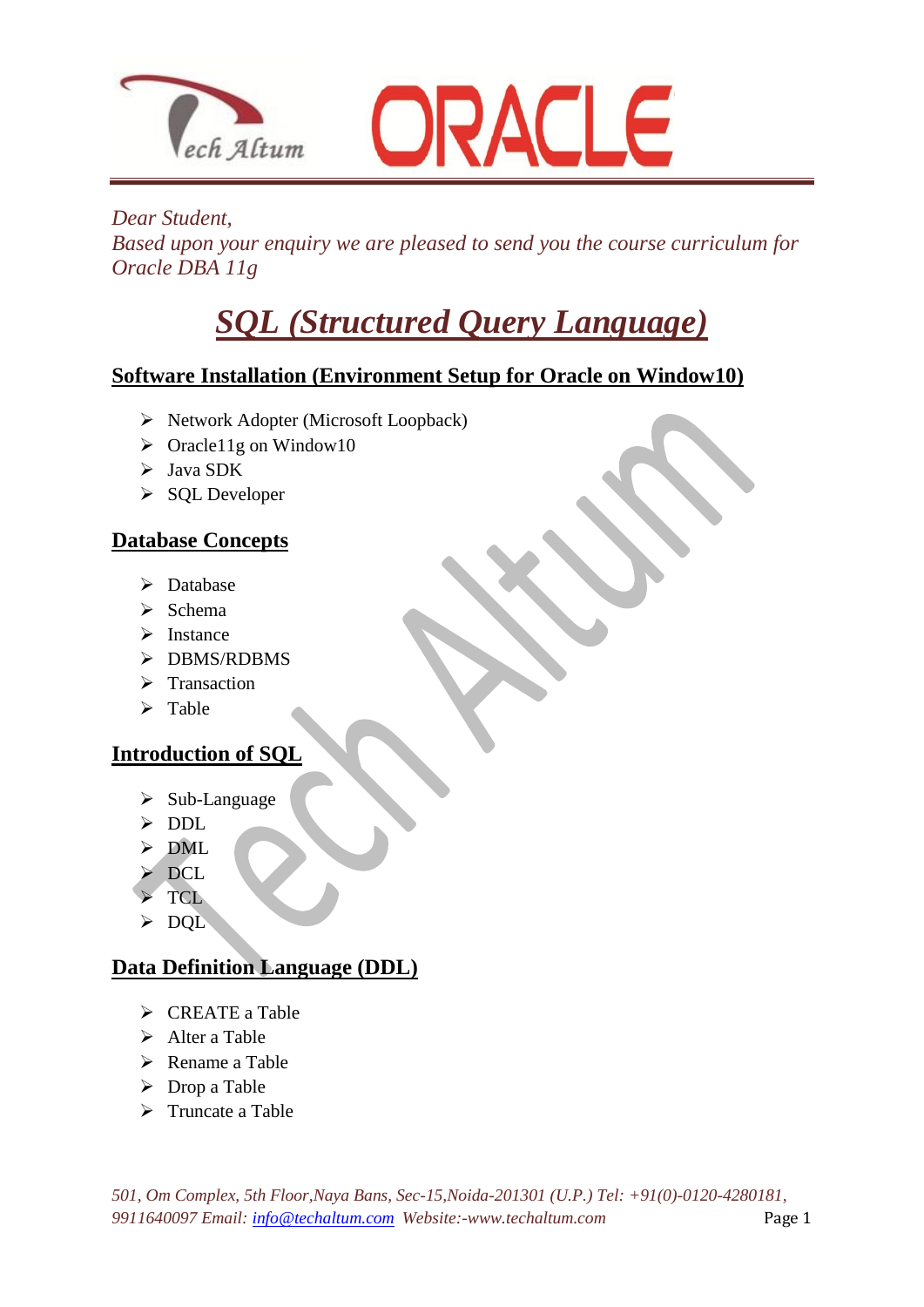



#### **Data Manipulation Language (DML)**

 $\overline{\phantom{a}}$ 

- $\triangleright$  INSERT data into a Table
- $\triangleright$  DELETE data from Table
- > UPDATE data from Table
- $\triangleright$  Difference between DELETE & TRUNCATE
- Difference between DELETE & DROP

## **Data Control Language (DCL)**

- $\triangleright$  Types of Privileges
	- o System Privileges
	- o Object Privileges
- GRANT Privileges
- $\triangleright$  REVOKE Privileges

## **Transaction Control Language (TCL)**

- $\triangleright$  COMMIT
- > ROLLBACK
- $\triangleright$  SAVEPOINT

## **Data Query Language (DQL):-**

#### **SELECT data from table**

- a) All columns with all rows
- b) All columns with selected rows
- c) Selected columns with all rows
- d) Selected columns with selected rows

## **Filtering Data**

- 1) WHERE Command
	- a) Comparison Operators  $(\ge, \ge, \le, \le, =)$
	- b) Logical Operators (AND, OR & NOT)
	- c) Special Operator (BETWEEN,IN,LIKE,ANY,ALL,EXISTS)
	- d) Working with NULL values (IS NULL & IS NOT NULL)
	- e) Arithmetic operators  $(+,-,*,')$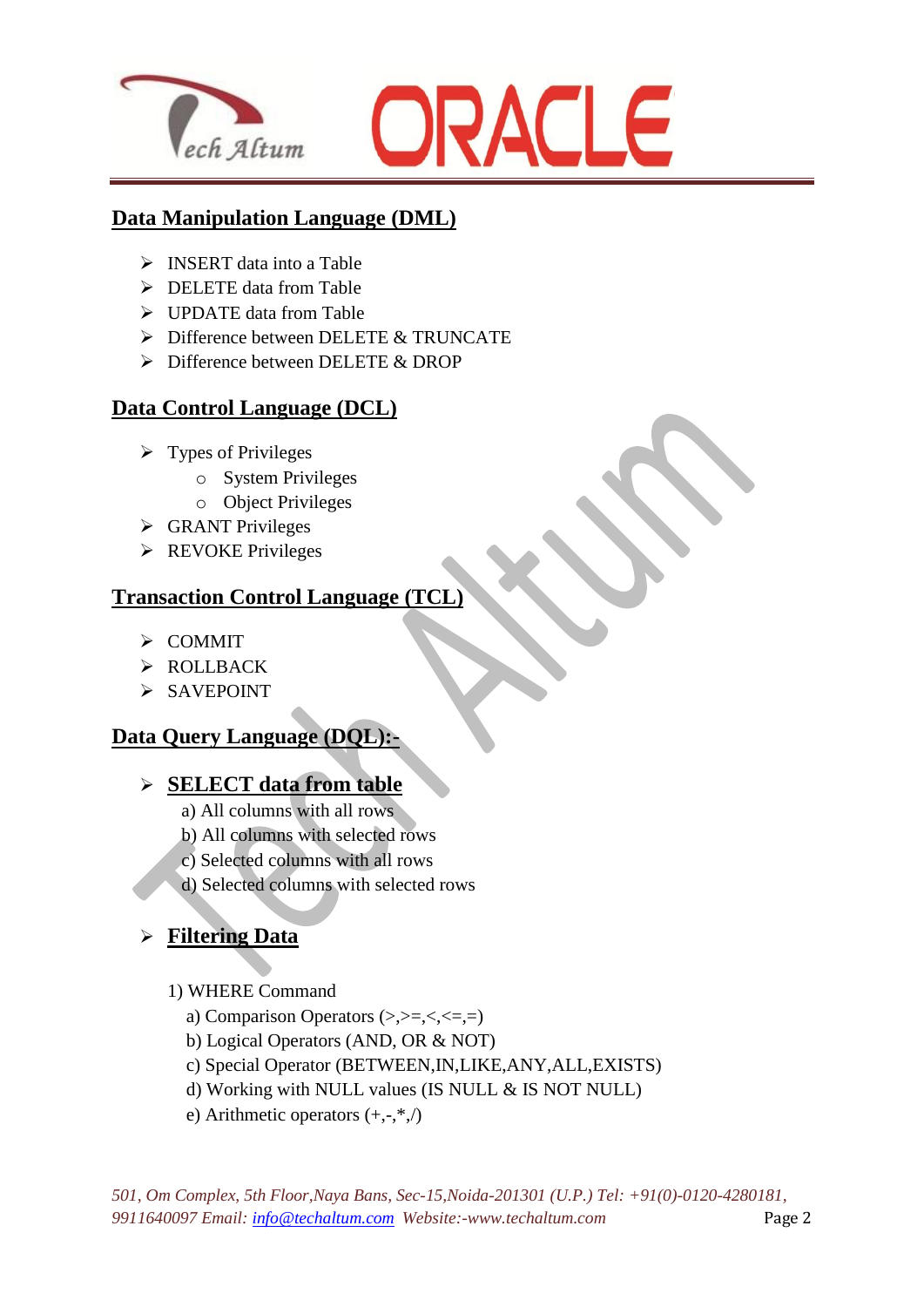



2) sorting data ORDER BY clause

 $\overline{\phantom{a}}$ 

- 3) Distinct Clause
- 4) NULL values treatment with Sorting Data

#### **SET Operators**

- UNION
- > UNION ALL
- > INTERSECT
- $\triangleright$  MINUS

#### **Group the data**

- Aggregate/Summary Functions (MIN,MAX,AVG,COUNT)
- Since GROUP BY clause
- $\triangleright$  GROUP BY with multiple columns
- Sectional GROUP BY with HAVING clause
- $\triangleright$  GROUP By with ROLLUP & CUBE Function

## **JOINS**

- $\triangleright$  Cross Join
- $\triangleright$  Inner Join
- $\triangleright$  Natural Join
- $\triangleright$  Outer Join
	- a) Left Outer Join
	- b) Right Outer Join
	- c) Full Outer Join
- > Other Types :-
	- 1) Equi Join
	- 2) Non-Equi JOIN
	- 3) Self Join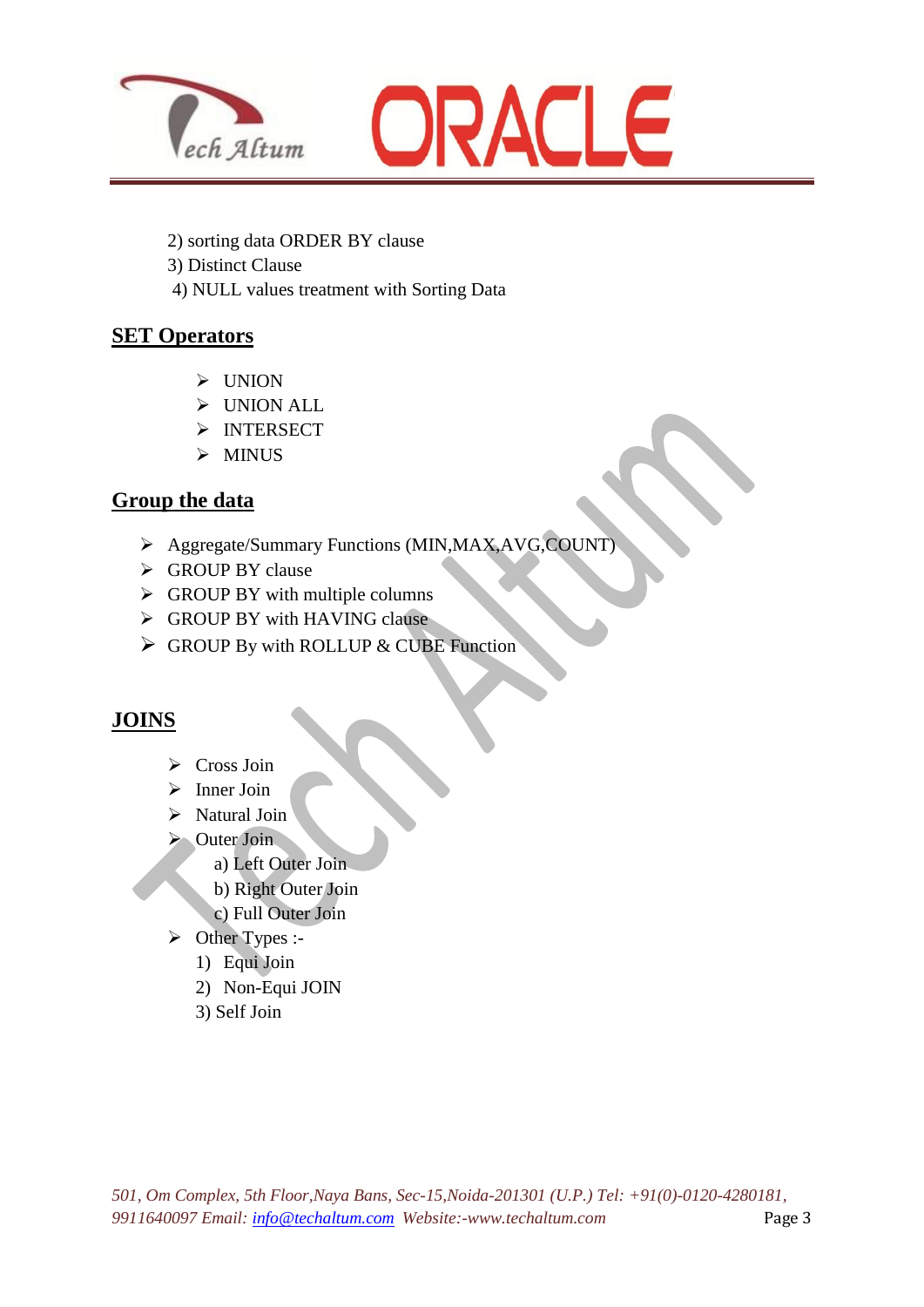



#### **Functions**

- > NUMBER functions (SQRT,POWER,TRUNC,ROUND,MOD,CEIL,FLOOR,GREATEST,LEAST  $\lambda$
- $\triangleright$  STRING functions (UPPER,LOWER,INITCAP,LENGTH,SUBSTR,INSTR,LPAD,RPAD, LTRIM,RTRIM,TRIM,REPLACE,TRANSLATE,CONCAT,REVERSE)
- $\triangleright$  DATE functions (SYSDATE,LAST\_DAY,NEXT\_DAY,ADD\_MONTHS,MONTHS\_BETWE EN,TRUNC,ROUND)
- > Conversion functions (TO\_CHAR,TO\_DATE,TO\_NUMBER)
- Special Function (CASE, DECODE ,TIMESTAMP\_TO\_SCN,SCN\_TO\_TIMESTAMP)
- Functions for NULL values (NVL,NVL2,NULLIF,COALESCE)

## **Analytical Function**

- Ranking Function (ROW\_NUMBER,RANK,DENSE\_RANK)
- Aggregate Function (MAX,MIN,AVG,COUNT)
- $\triangleright$  Row Comparison Function (LAG,LEAD)

 $\overline{\phantom{a}}$ 

- $\triangleright$  Order by Clause
- $\triangleright$  Partition by Clause
- $\triangleright$  Windowing Clause

## **Alternative Name (ALIAS name)**

- $\triangleright$  Column Alias
- Table Alias

## **PSEUDO Columns**

- > ROWNUM
- > ROWID
- $\triangleright$  CURRVAL
- $\triangleright$  NEXTVAL
- $\triangleright$  LEVEL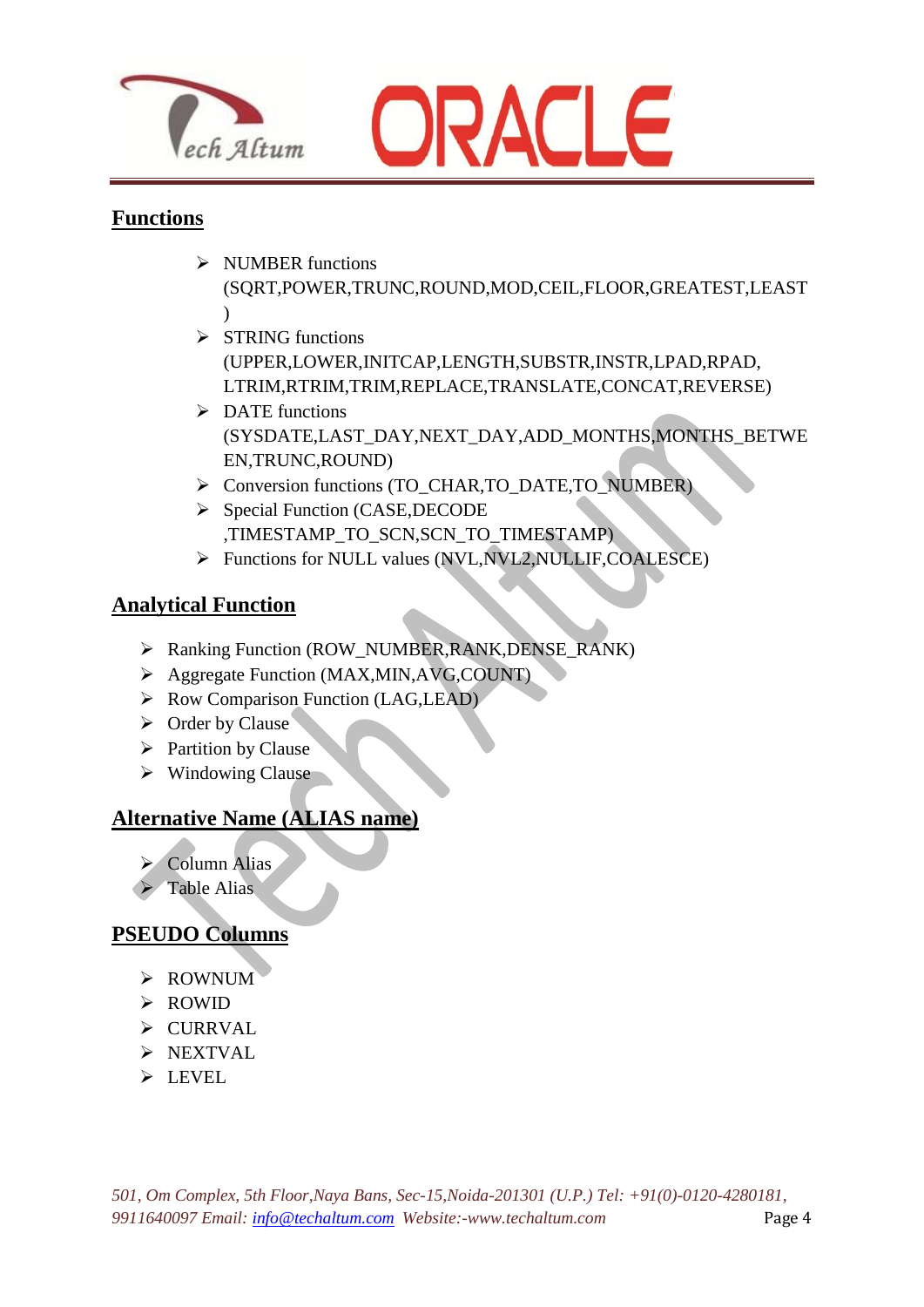



#### **Constraints**

- $\triangleright$  Introduction of constraints
- $\triangleright$  Type of constraints
	- a) Primary Key
	- b) Unique Key
	- c) Not Null
	- d) Check Constraint
	- e) Foreign Key
- $\triangleright$  Difference between Primary Key & Unique Key

 $\overline{\phantom{a}}$ 

- $\triangleright$  Difference between Primary Key & Foreign Key
- $\triangleright$  Column level & Table level Constraints
- $\triangleright$  Composite Constraints
- > Implementation of Constraint
	- a) by CREATE TABLE command
	- b) by ALTER TABLE command
- $\triangleright$  Enable/Disable Constraints

## **VIEWS**

- $\triangleright$  Purpose of View
- $\triangleright$  Modify an existing view
- $\triangleright$  CREATE a View
- Types of View (Read Only, Updateable, Complex, Force)
- $\triangleright$  DML operation through View

## **SEQUENCE (Number series Generator)**

- CREATE a Sequence
- $\triangleright$  ALTER a Sequence
- $\triangleright$  DROP a Sequence
- $\triangleright$  SELECT value from Sequence (currval & nextval PSEUDO Columns)

#### **SYNONYMS (Alternative Name of Database Object)**

- $\triangleright$  TYPE of SYNONYMS
- $\triangleright$  CREATE a SYNONYMS (PUBLIC & PRIVATE)
- $\triangleright$  DROP a SYNONYMS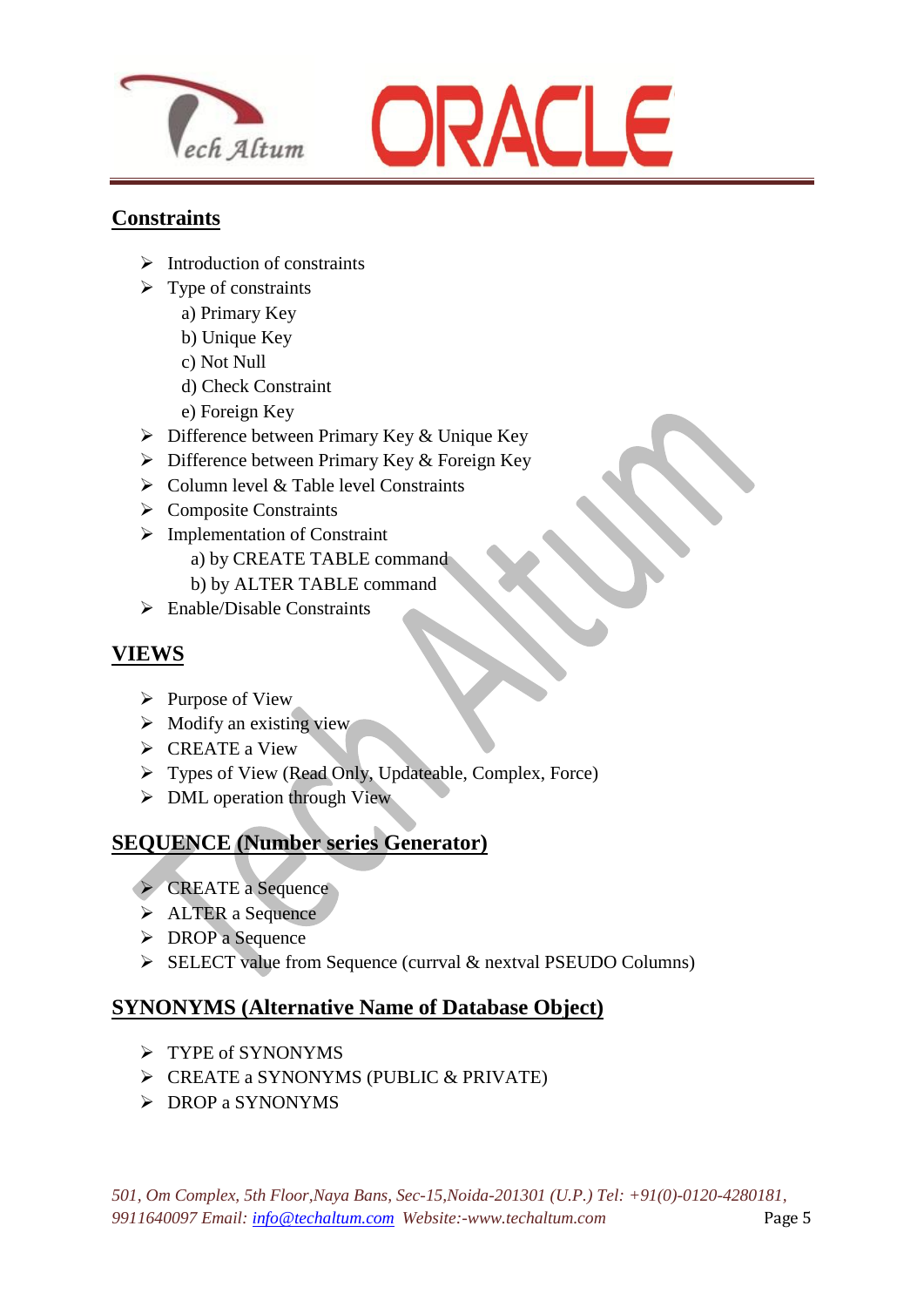



#### **SUB Query**

- > Introduction of SUB Ouery
- $\triangleright$  Sub queries on multiple columns
	- a) Pairwise Comparison
	- b) Non-Pairwise Comparison
- $\triangleright$  Sub query in FROM clause (Inline View)

 $\overline{\phantom{a}}$ 

- $\triangleright$  Sub query in WITH clause
- $\triangleright$  Scalar Sub queries
- Correlated SUB Query

## **Index**

- $\triangleright$  Introduction of Index
- $\triangleright$  Type of Index (B-TREE & BITMAP)
- $\triangleright$  CREATE INDEX
- $\triangleright$  DROP INDEX
- RENAME INDEX
- $\triangleright$  Unique Index
- $\triangleright$  Function Based Index
- Local Partitioned Index
- $\triangleright$  Global Partitioned Index

## **SQL\*LOADER**

#### **Query building Process**

- $\triangleright$  Gather the Business Requirement
- $\triangleright$  Select all the columns needed
- $\triangleright$  add the necessary Filters
- $\triangleright$  perform the Grouping
- $\triangleright$  perform Filtering at Group level
- $\triangleright$  Sort the data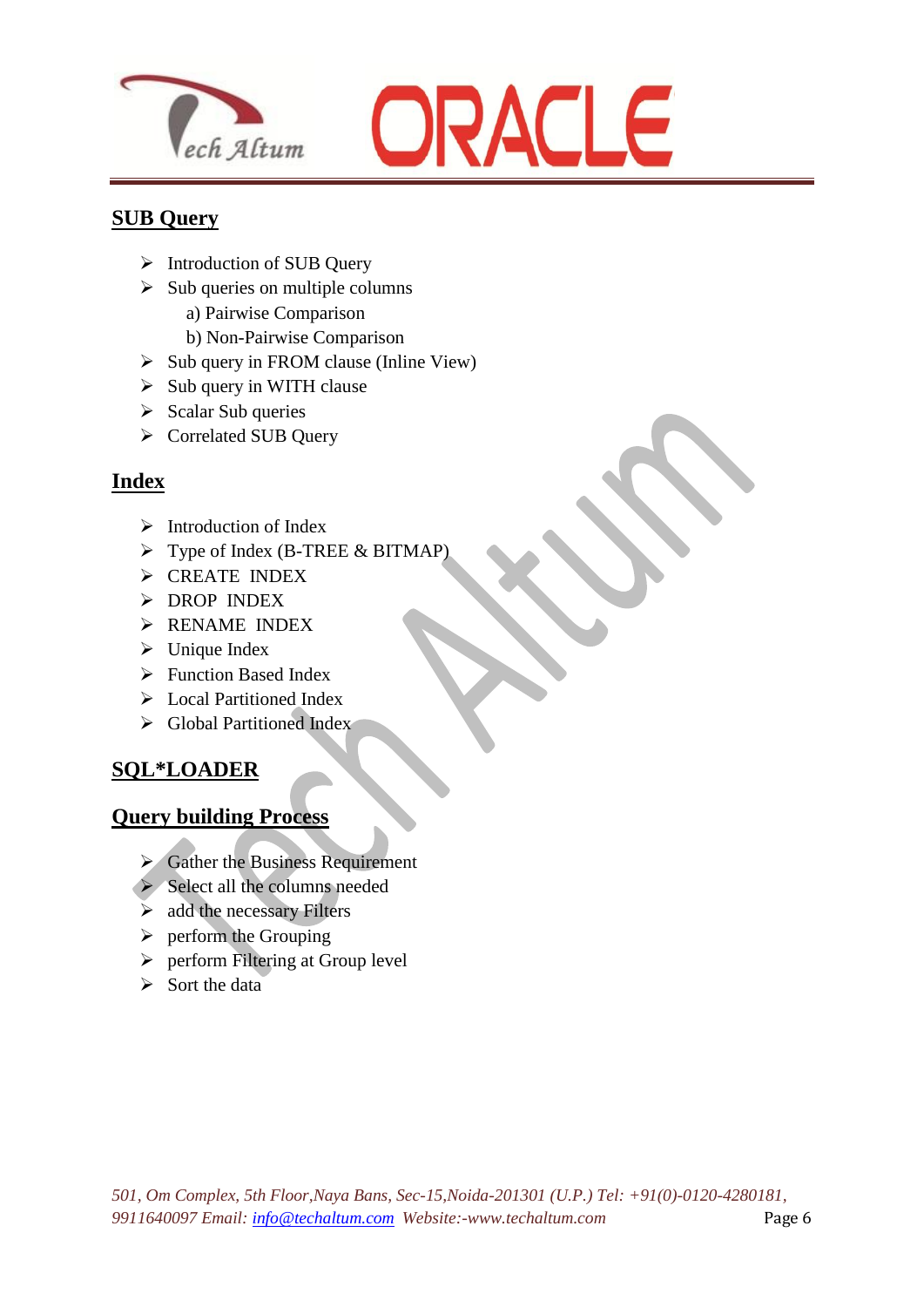



# **Oracle Database 11***g***: Administration**

## **ORACLE Architecture**

## **System Global Area (Memory Architecture)**

**Shared Pool**

 $\overline{\phantom{a}}$ 

- Data Dictionary Cache
- Library Cache
- Result Cache
- User Global Area
- **Large Pool**
- **Java Pool**
- **DB Buffer Cache**
- **Log Buffer Cache**
- **Stream Pool**
- **Background processed (SMON,PMON,MMON,DBWR,LGWR,CKPT,ARCH)**

## **File Architecture**

- **Parameter File (Pfile & Spfile)**
- **Control File**
- **Redo Log File**
- **Data File**
- **Archive File**
- **Password File**

# **Installation on Linux**

- > Through GUI
- $\triangleright$  Software through GUI and DBCA for DB Creation
- $\triangleright$  Software through GUI and Create Database for DB Creation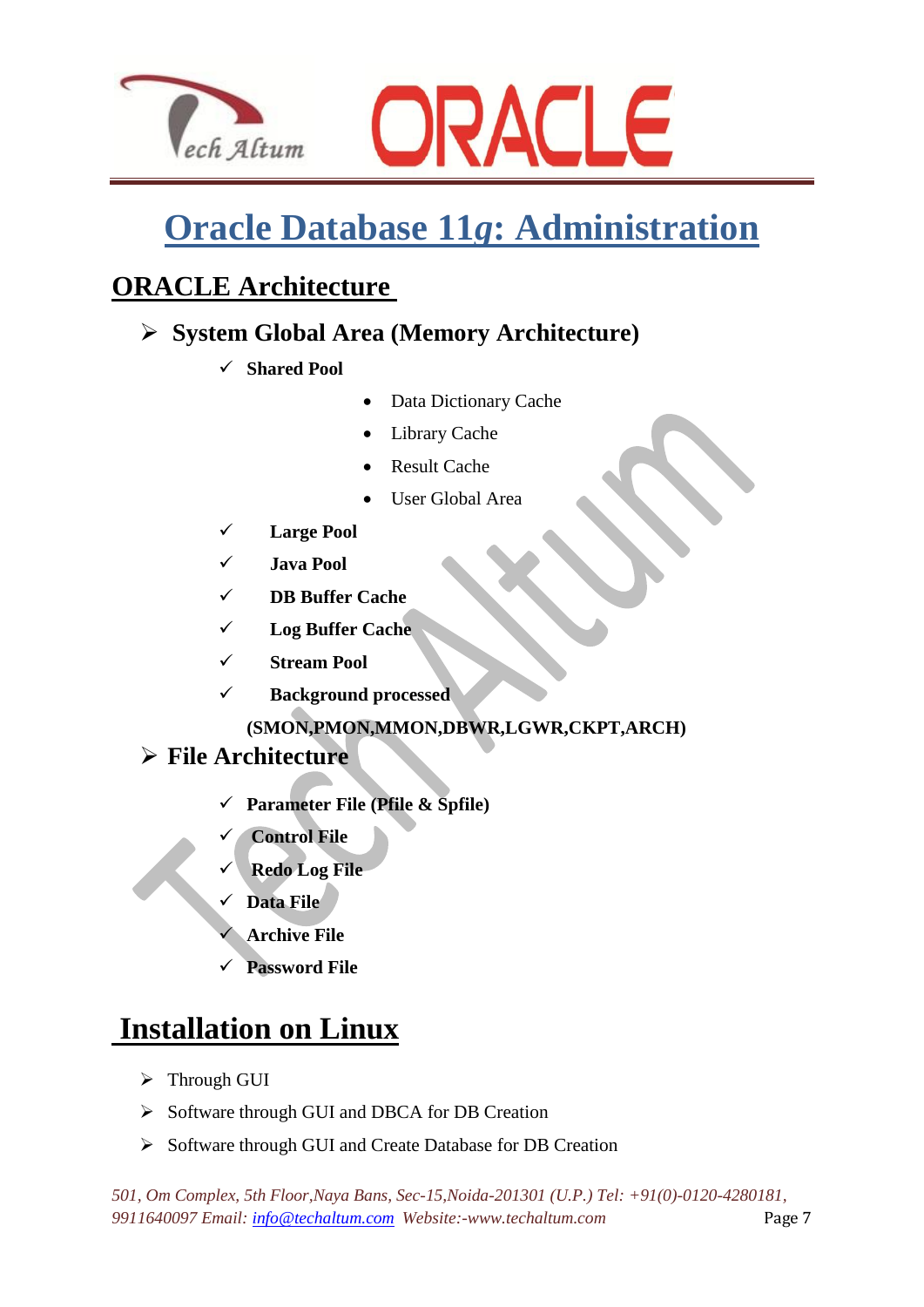



 $\triangleright$  Silent Installation (Through Response File)

 $\overline{\phantom{a}}$ 

# **Startup & Shutdown Database**

- $\triangleright$  Startup nomount
- $\triangleright$  Startup mount
- $\triangleright$  Startup open/startup
- $\triangleright$  Shutdown immediate
- $\triangleright$  Shutdown abort
- $\triangleright$  Shutdown transactional

## **Database Stages & their uses and change one stage to another**

- $\triangleright$  Nomount
- > Mount
- $\triangleright$  Open

## **Listener Command**

lsnrctl start/stop/status

# **Enable & Disable Archivelog Mode**

# **Enable & Disable Flashback Mode**

# **Tablespace Management (Create,Alter,drop)**

- a) Temporary Tablespace
- b) Undo Tablespace
- c) Permanent Tablespace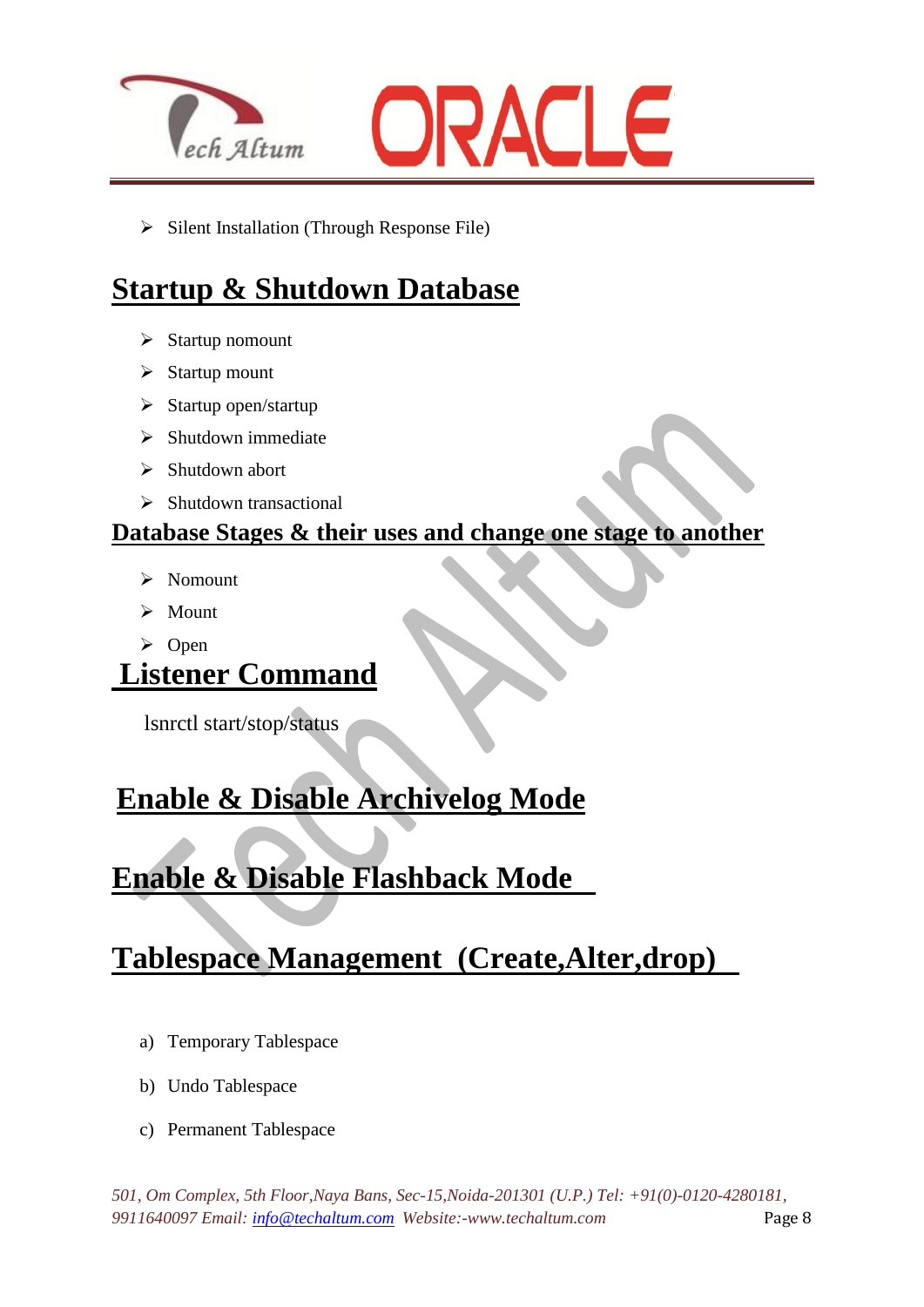



# **User/Role/Profile Management(Create,Alter,drop)**

# **Backup & Recovery**

- **a) Imp/Exp**
- **b) Datapump (Impdp/Expdp)**
- **c) RMAN**
	- **1)** RMAN catalog creation and database registration on catalog
	- 2) RMAN commands
	- 3) RMAN Scripts and their execution & scheduling (cronjob)

## **Cloning/Refresh of Database**

 $\overline{\phantom{a}}$ 

- a) With RMAN
- b) Without RMAN

## **Flashback**

- a) Flashback Query
- b) Flashback Version Query
- c) Flashback Transaction Query
- d) Flashback table
- e) Flashback Database
- f) Flashback Query Functions

## **Patching**

Types of Patch Opatch Utility

# **Auditing**

# **Performance Tunning**

- a) AWR report
- b) ASH report
- c) Explain Plan with SQL Trace
- d) Tkprof Utility
- e) Hints

*501, Om Complex, 5th Floor,Naya Bans, Sec-15,Noida-201301 (U.P.) Tel: +91(0)-0120-4280181, 9911640097 Email: [info@techaltum.com](mailto:info@techaltum.com) Website:-www.techaltum.com* Page 9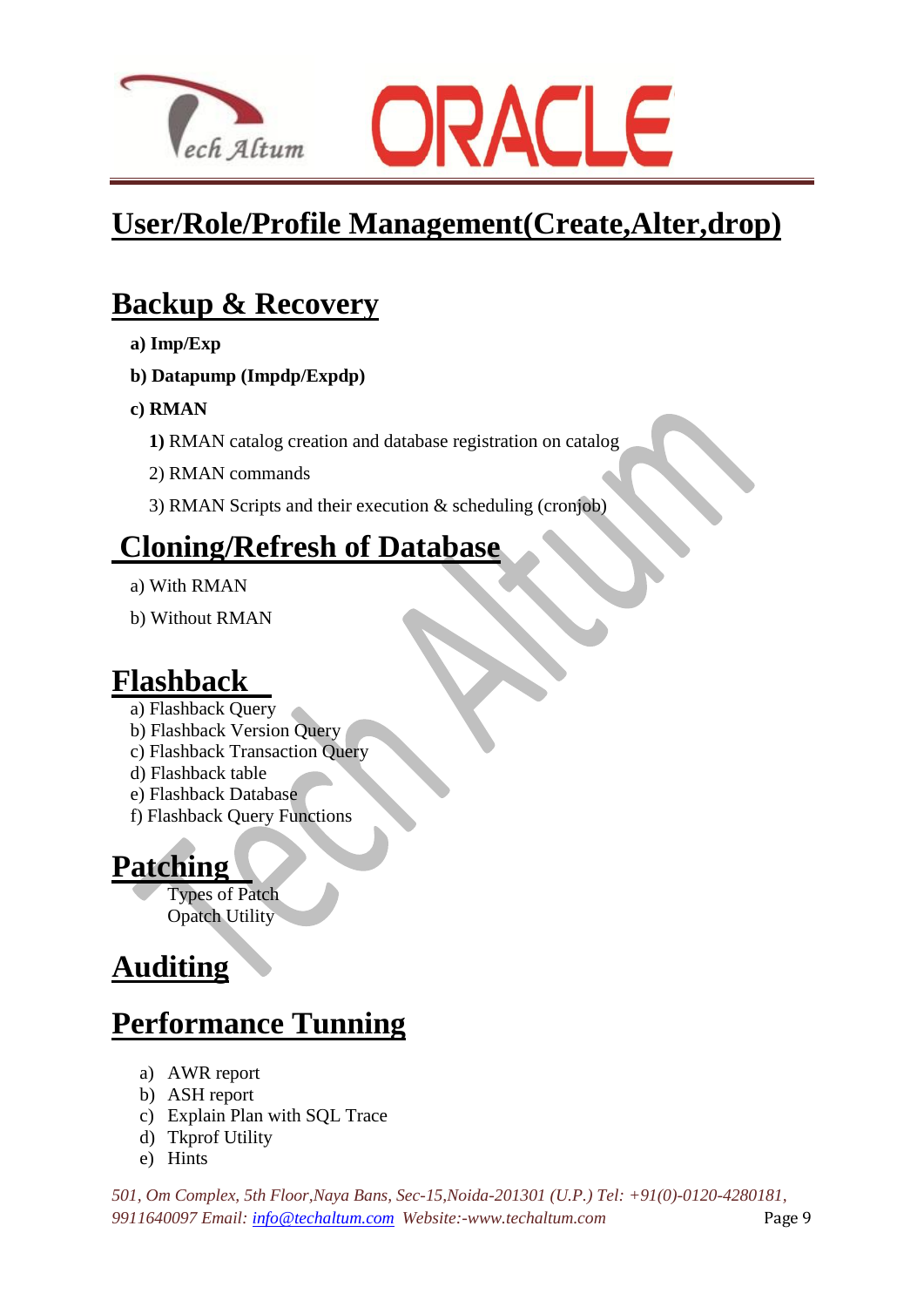



f) Analyze table/index/schema

 $\overline{\phantom{a}}$ 

**g)** SQL Tunning Advisor

## **Index Management**

# **Partition Management**

Types of Partitions Create Partition Table Partition Table Operation (ADD, DROP, MERGE, TRUNCATE, SPLIT, EXCHANGE, MOVE)

## **ASM (Automatic Storage Management) setup with grid**

# **Datagaurd Setup**

## **Database Upgrade**

a) By DBUA

b) Without DBUA

# **Data Dictionaries**

 **Dynamic Performance Views V\$SQL,V\$SESSION,V\$LOCK,V\$SYSSTAT,V\$DATABASE,V\$DATAFILE**

## **Linux Basics**

- Grep
- Find
- $\triangleright$  Awk
- $\triangleright$  Sed
- $\triangleright$  Regular expression